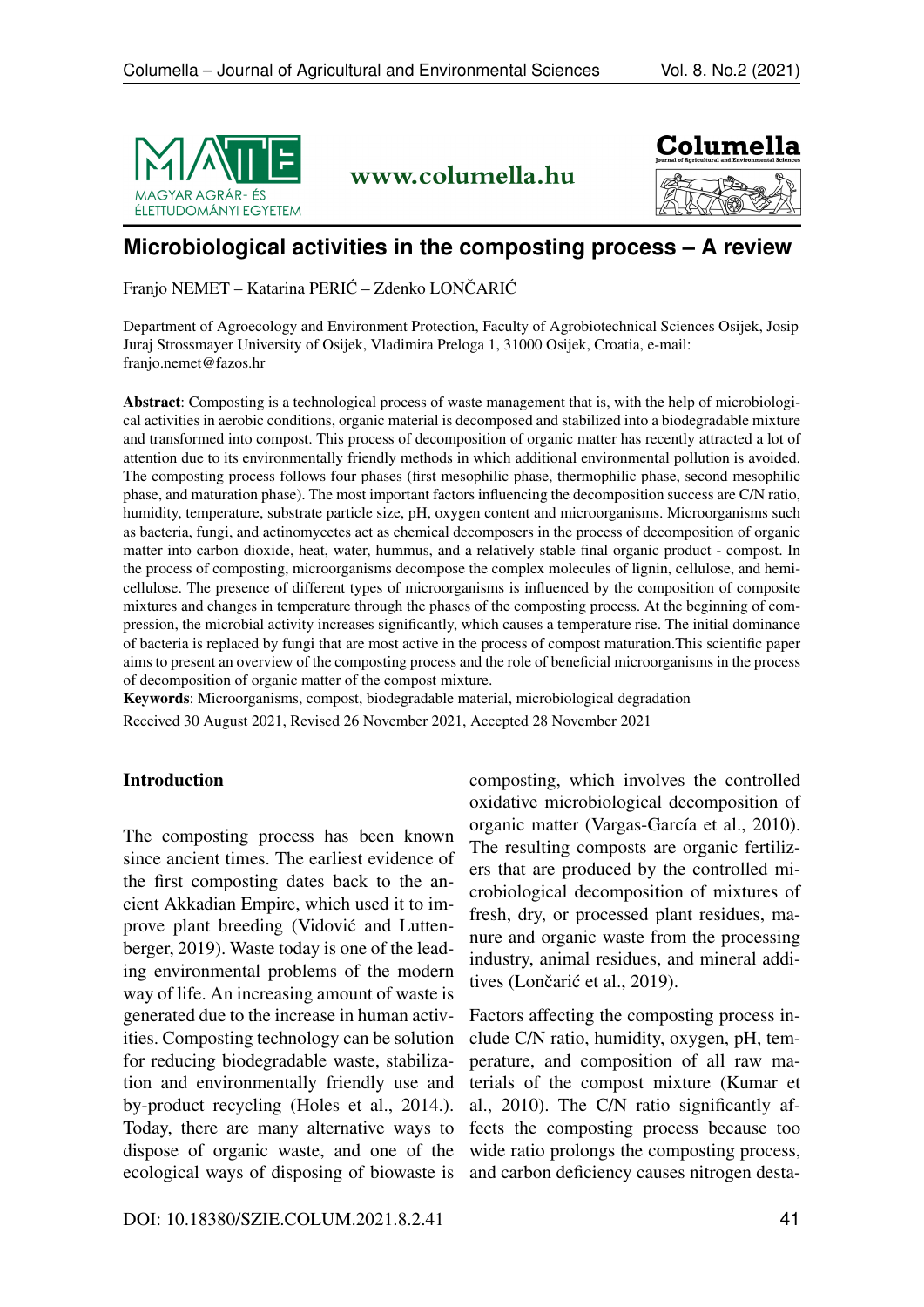bilization and results in significant losses in ammonic form (Wichuk and McCartney, 2010). Humidity is necessary for the chemical and microbiological processes in composting, and ideally the humidity during composting is 50-60%. The optimal oxygen concentration is 10%, while the ideal temperature depends on the phase in which the compost is (Bernal et al., 2009). The composting process consists of four phases; the first mesophilic phase, the thermophilic phase, and the second mesophilic phase, and the maturation phase of the compost (Sánchez et al., 2017).

The composting process as a biological process involves many microorganisms. It is the microorganisms that break down organic substances and organic compounds by their action and enzymes and turn them into a rich humic product (Albrecht et al., 2008; Aslam et al., 2008; Said-Pullicino et al., 2007). The microbiological population is affected by temperature, oxygen, humidity, nutrients, and pH reactions (Krstić et al., 2018). The most influential parameter on the presence of microorganisms in compost is the temperature (Steger et al., 2007). The starting components in compost also greatly affect the development of different microbial communities. The characterization of microbial communities during the composting process can provide important information on the development of the compost biodegradation process and on the maturity of the final product. Microbial activity is achieved by the action of enzymes responsible for the hydrolysis of complex macromolecules that make up the organic waste. The action of this type of enzymatic activity indicates the rate of decomposition of organic matter and the stability of the product (Mondini et al., 2004). Dehydrogenase activity indicates the index of biological activity due to its role in the oxidative process of phosphorylation (Vargas-García et al., 2010).

This scientific paper aims to present the com-

posting process, the role of beneficial microorganisms in compost conditioning, and the decomposition of organic matter in the compost mixture.

### Composting process

### *Field trail*

Composting is an aerobic microbiological process in which the decomposition of organic matter of materials found in initial mixtures occurs (Insam and de Bertoldi, 2007). The composting products produced by compost are gases (ammonia and carbon dioxide), water, and heat (Diaz et al., 2007). The composting process is also shown by the following equation (Haug, 2018):

 $\text{substrate} + \text{O}_2 \rightarrow \text{compact} + \text{CO}_2 +$ 

 $+H<sub>2</sub>O + NH<sub>3</sub> + \text{biomass}$ 

The composting process is considered to be an environmentally friendly way of disposing of biological waste from the aspect of environmental protection with landfilling. Compost obtained only from biological waste can be used in organic agricultural production (Haug, 2018). Substrates used in composting are most commonly of plant, animal, or microbiological origin (Kuhad and Singh, 2007). The largest share is occupied by plant substrates, and animal and microbial components are occupied by smaller fractions in the compost mixture (Diaz et al., 2007).

The decomposition of complex structural aggregates is influenced by microorganisms, and their activity is present in certain phases of composting. The decomposition process begins with the oxidation of more easily degradable organic compounds, and this process is called putrefaction, followed by stabilization or decomposition of complex organic molecules and humification of lignocellulosic materials (Diaz et al., 2007).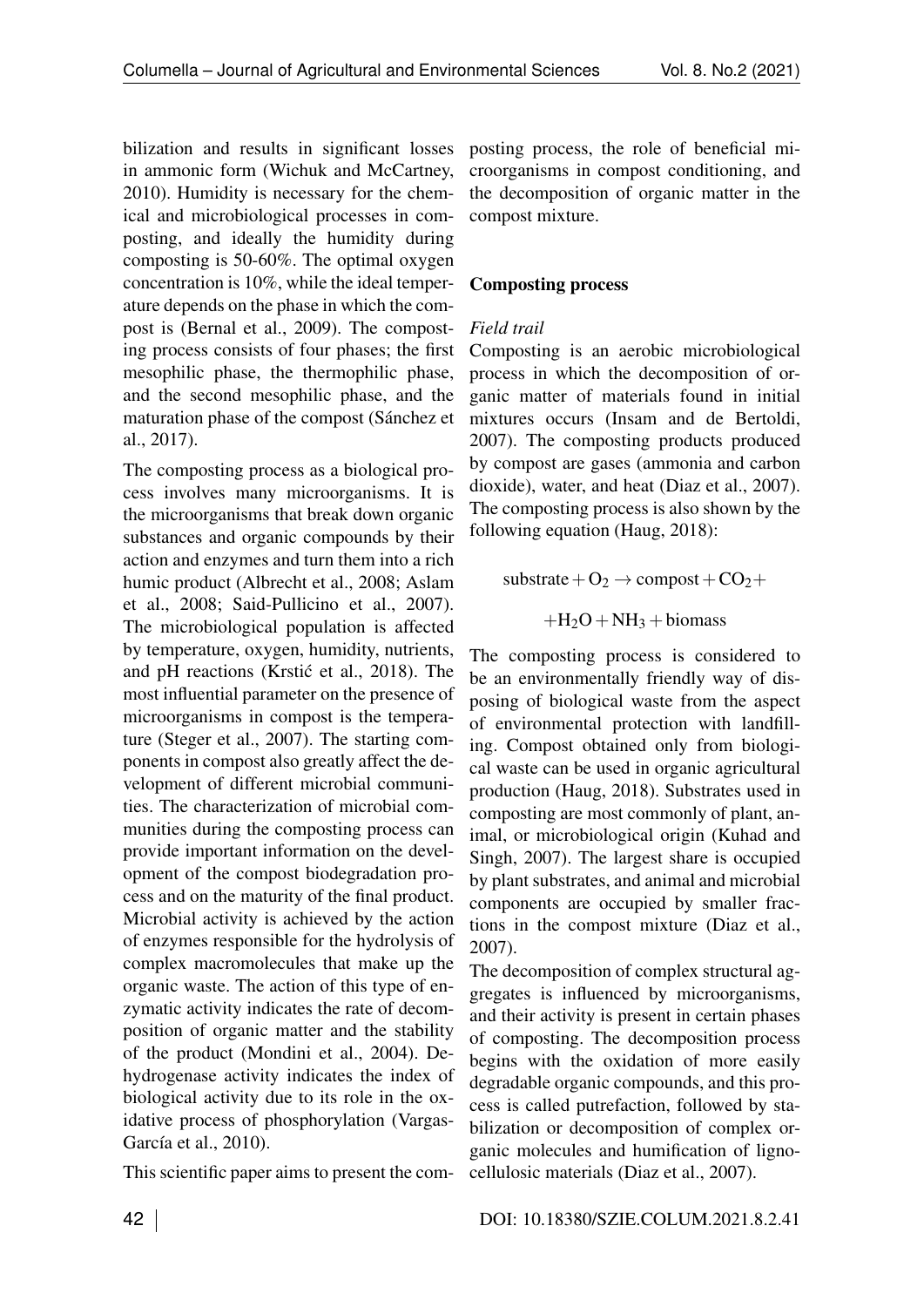### *Composting phases*

The composting process consists of four basic phases: the first mesophilic phase (25– 45 °C), the thermophilic phase (45–65 °C), the second mesophilic phase (also called the cooling phase), and the maturation phase (Wichuk and McCartney, 2010).

The first mesophilic phase lasts on average several days then the temperature of the compost mixture increases above 40 °C after the 3rd day and thus the thermophilic phase begins. In this phase, soluble sugars and starches are broken down (Lončarić et al., 2015) under the influence of bacteria, fungi, and actinomycetes, which are called primary degraders by one name (Diaz et al., 2007). The number of mesophilic organisms in the compost mixture is three times higher than the number of thermophilic organisms, and the increase in temperature is due to their metabolic activity (Epstein, 1997).

The onset of the thermophilic phase depends on aeration, C/N ratio, and humidity (Vukobratović et al., 2008). This phase can last 10-30 days and is extended by mixing and additional wetting of the compost mixture (Lončarić et al., 2015). At this phase, decomposition acceleration occurs which increases until the temperature of the compost pile reaches a temperature of 62 °C (Tuomela et al., 2000). In the thermophilic phase, mixed populations of thermophilic bacteria and actinomycetes, and fungi that are tolerant to high temperatures develop. Under the influence of microbiological activities, the breakdown of proteins, fats, cellulose, and hemicellulose occurs (Sole-Mauri et al., 2007). Temperatures above 50 °C destroy the germination of weed seeds and pathogenic microorganisms. However, temperatures above 65 °C also destroy beneficial microorganisms, and then aeration of the compost pile can be useful or necessary (Lončarić et al., 2015). In the compost mixture, the temperatures in all parts are not the same, so for this reason it is important to reg-

ularly mix the compost mixture, which ensures that all parts of the compost are brought to the central part where the temperature is highest. The microbiological aspect indicates four zones of the compost mixture. The outer zone is well supplied with oxygen but has the lowest temperature, the inner zone is highly compacted and poorly supplied with oxygen, the lower zone has a high temperature and good oxygen supply, and the upper zone is the warmest and in most cases well supplied with oxygen (Figure [1\)](#page-3-0) (Diaz et al., 2007).

The second mesophilic phase or cooling phase lasts vaiably which and depends on the initial mixture of the compost pile (Vukobratovic et al., 2008). At this phase, mesophilic ´ organisms are reactivated and long-term and slow degradation of lignin and other resistant components occurs (Huang et al., 2010).

In the compost maturation phase, the number of bacteria decreases, and there is an increase in fungi that break down agar and residual lignin (Diaz et al., 2007). This phase lasts from several days to several months, ie until the decomposition of carbon compounds takes place, and ends when stable and mature compost is obtained with a lower C/N ratio and a mild alkaline pH value (Abd El Kader et al., 2007).

### *Composting process factors*

The successful composting process depends on various physical, chemical, and biological factors, namely: substrate, particle size, humidity, temperature, pH, oxygen content, C/N ratio, and the number and type of microorganisms (Abd El Kader et al., 2007). It is important to have good starting materials for the composting process, and this usually includes fruit and vegetable residues, garden residues, kitchen waste, straw, manure, etc. In addition to plant residues, animal residues can also be mixed into the compost mixture. When making a compost mixture, it is important to choose good starting components that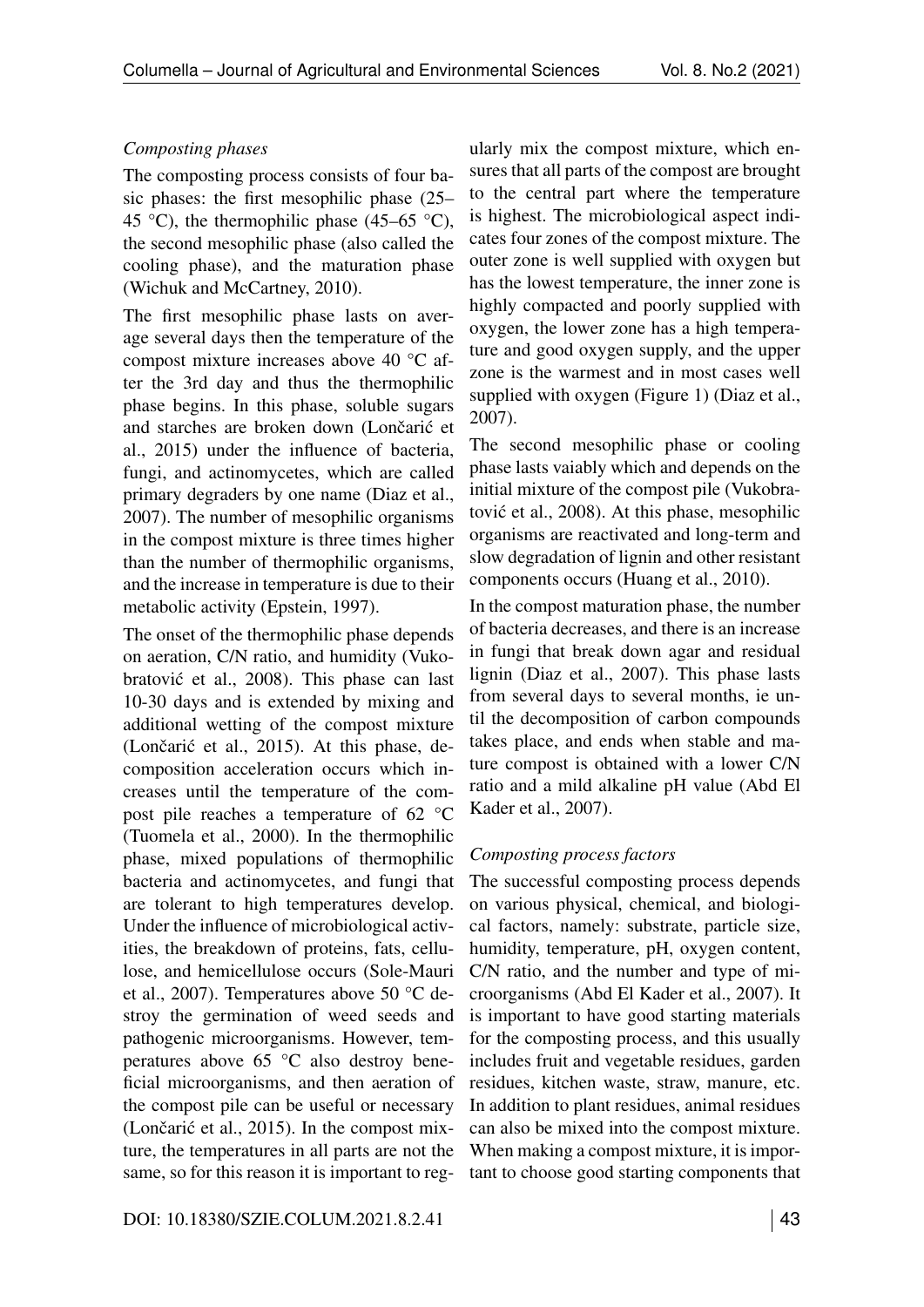<span id="page-3-0"></span>

Figure 1: Compost piles zones. Source: (Diaz et al., 2007.)

contain enough nitrogen (green grass, green parts of plants, etc.), but also carbon (straw, sawdust, hay, cardboard, etc.) for the C/N ratio to be optimal (Malakahmad et al., 2017).

The optimal particle size of the initial components is 4–5 cm (Malakahmad et al., 2017). Tongneti et al. (2007) state that the initial components should be chopped to the size of an inch to increase the area available to microorganisms and speed up the composting process.

The ideal humidity at the beginning of the composting process is 50–60% (Castaldi et al., 2009). Excessive humidity above 70% affects the aeration of the compost mixture, i.e. reduces the air space and makes it difficult for oxygen to pass, which creates anaerobic conditions. The water content below 40% causes dehydration of the compost mixture and interruption of biological processes. If the moisture content of the compost mixture drops below 8% then all microbial activities cease (Abd El Kader et al., 2007).

The temperature of the compost mass rises rapidly above the ambient due to microbial activities. Composting is an exothermic process in which a large amount of en-

ergy is produced, but only about 45% of microorganisms are used to synthesize ATP, while the remaining energy is lost as heat in the compote mass (Diaz et al., 2007). The most active microbial activity is in the first mesophilic phase at a temperature of 30– 45 °C (Majbar et al., 2018). Temperatures above 60 °C for at least 3 days are significant for sanitizing the compost pile and reducing pathogens. Lowering the temperature of the compost pile to the environment occurs at the end of the second mesophilic phase in which microbial activity decreases (Wang et al., 2013).

The optimal pH range for most actinomycetes and bacteria is 6.5–8.0, and this value corresponds to the final pH of mature compost. In the first mesophilic phase, the pH of the reaction is reduced because the decomposition of easily degradable organic materials from which organic acids are formed also occurs among the products (Kuhad and Singh, 2007). In the thermophilic phase, ammonia is formed due to the decomposition of the amine, which causes an increase in the pH of the compost mixture. In the second mesophilic phase, a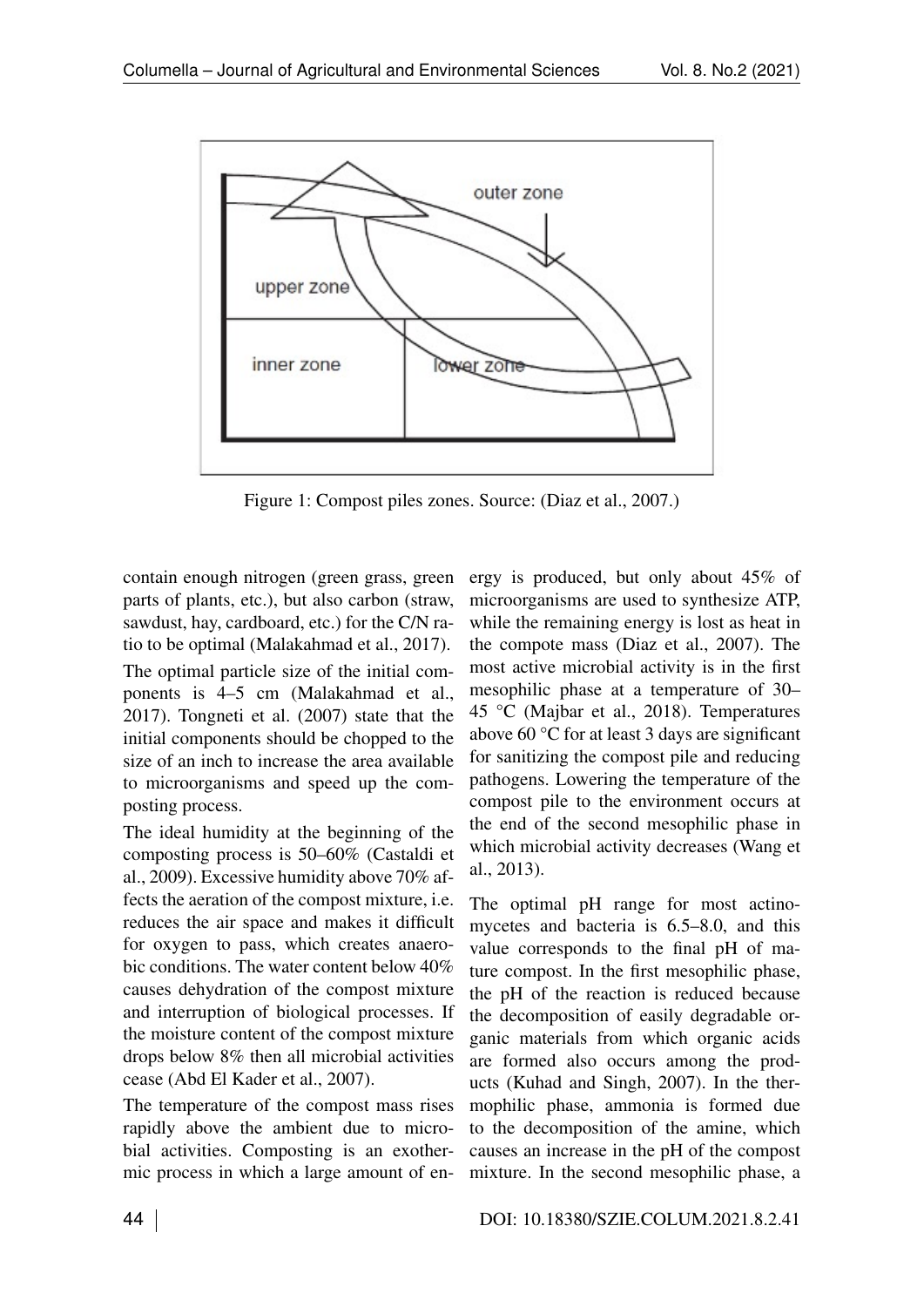reduced pH occurs due to the reduced activity of microorganisms. In the maturation phase, the pH reaction stabilizes to a neutral value, which is closely related to the buffer capacity of humus (Yu and Huang, 2009).

It is important to provide a sufficient amount of oxygen to the microorganisms that carry out the decomposition of organic matter. In most cases, the oxygen content in the compost mixture at the beginning of the process is sufficient, however, to avoid anaerobic conditions during the composting process, an oxygen supply is required. Aeration of the compost pile is ensured by mixing or forced aeration by blowing air, and the optimal oxygen content for the activity of microorganisms must be greater than 10% (Guo et al., 2012). Oxygen content is highest during the thermophilic phase and decreases during the maturation phase because it slows down microbiological activity and releases carbon dioxide (Awasthi et al., 2016).

Carbon and nitrogen content is important in the composting process because microorganisms use carbon as a source of energy and nitrogen for cell construction and protein synthesis (Iqbal et al., 2015). The optimal C/N ratio in the composting process is considered to be 25/1 to 35/1 (Guo et al., 2012). If the C/N ratio is higher than optimal, the composting process is slowed down because the activity of microorganisms is reduced, and at a lower C/N ratio, ammonia and unpleasant odors are generated (Neugebauer et al., 2017). There is a possibility of a successful composting process even at values of C/N ratios that are lower than optimal, and the research of some authors is shown in table [1.](#page-5-0) Reduction of C/N ratios can be achieved by adding nitrogen-rich materials such as fruit and vegetable residues. Increasing the C/N ratio is achieved by adding raw materials with a higher carbon content such as cardboard and paper (Makan and Mountadar, 2012).

## Microbiological processes in composting

The biological circulation of nutrients is necessary for life, and the main mediators in that process are microorganisms. Biotransformation is a biological modification that changes the chemical structure of matter (Insam and de Bertoldi, 2007). Biotransformation can synthesize atoms or convert simple molecules into more complex compounds (biosynthesis) or vice versa (biodegradation and mineralization) (Michel et al., 2002).

# *Microorganisms involved*

Microorganisms found in compost are mostly beneficial, however, some are potentially harmful to humans, animals, plants, and the environment (Fuchs, 2010). Harmful microorganisms are introduced mostly through the initial substrates of compost mixtures. Input substrates, compost pile size, rotation frequency, particle size, aeration, and wetting directly affect microbial processes (Fuchs, 2010).

Bacteria participate in biodegradation by producing carbon dioxide and heat to produce energy (Insam and de Bertoldi, 2007). The importance of non-mycelial bacteria during the composting process has long been neglected, probably due to better visibility of fungi and actinomycetes. Bacteria provide the fastest and most efficient composting by excreting nutrients, nitrogen, phosphorus, and magnesium (Abu-Bakar and Ibrahim, 2013). There are various types of bacteria in compost piles, where psychrophiles, mesophiles, and thermophiles predominate (Lee, 2016). Compared to other bacteria, psychrophilic bacteria secrete a small amount of energy and are most active at a temperature of 13 °C. Mesophilic bacteria are most active at a temperature of 21–32 °C and their role is similar to psychrophilic bacteria. When the temperature of the compost pile rises above 45 °C, the main role is taken over by thermophilic bacteria that con-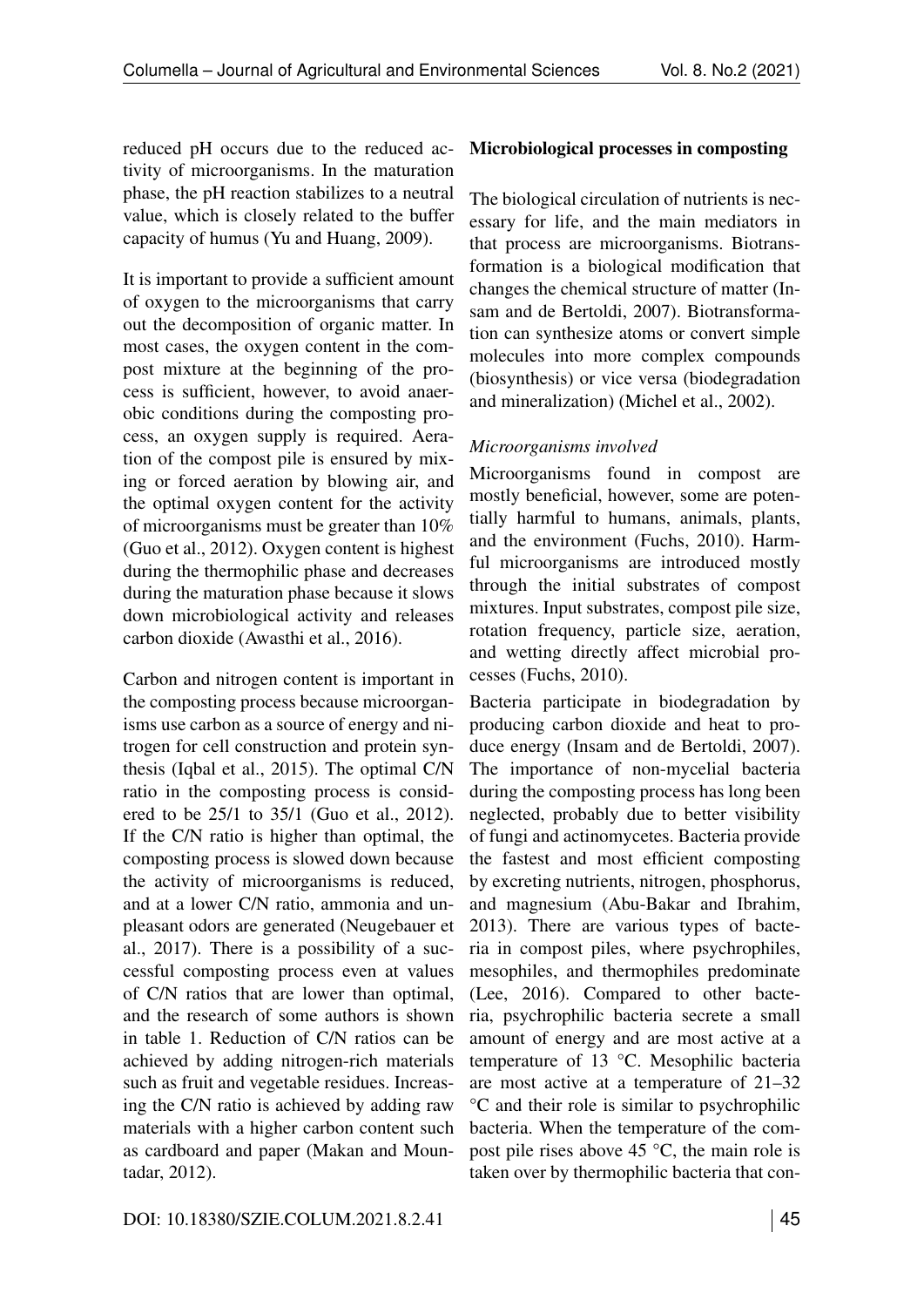<span id="page-5-0"></span>

| $C/N$ ratio | Compost mix                                             | References             |
|-------------|---------------------------------------------------------|------------------------|
| 15          | Pig manure with wood sawdust                            | Huang et al., 2004     |
| 19,6        | Waste from green areas and waste from the food industry | Kumar et al., 2010     |
| 20          | Pig manure with rice straw                              | Zhu, 2007              |
| 20          | Chicken manure with wood sawdust                        | Ogunwande et al., 2008 |

| Table 1: Successful composting processes at lower C/N ratios |  |
|--------------------------------------------------------------|--|
|--------------------------------------------------------------|--|

tinue to biodegrade in the composting process (Lee, 2016). For the genus *Bacillus*, the most optimal temperature is in the range of 50–65 °C, and at temperatures above 65 °C *Stearothermophilus* dominates, which is found in almost pure culture under such conditions (Insam and de Bertoldi, 2007).

Actinomycetes prefer a neutral or slightly alkaline pH of compost mixtures and participate in the degradation of more difficult to degrade substrates. Most actinomycetes thrive best when the compost pile is sufficiently moist and sufficiently supplied with oxygen (Insam and de Bertoldi, 2007). Actinomycetes can break down resistant materials such as starch and proteins while releasing carbon, nitrogen, and ammonia causing the earthy smell of compost (Shukla et al., 2014). Despite the lack of a nucleus, actinomycetes can grow multicellular threads such as spider nets and have enzymes that help break down cellulose, lignin, chitin, protein, woody stems, and tree bark.

Representatives of the *Thermus/Deinococus* group grow on organic materials at temperatures of 40–80 °C, while their optimal temperature for growth is between 65 and 75 °C. *Thermus* species were once present only in geothermal sites and probably adapted to the hot compost system and play a major role at the peak heating phase of the compost mixture (Beffa et al., 1996). Many autotrophic bacteria have also been isolated from compost such as the *Hydrogenobacter* strain that was once also known only in geothermal sites (Insam and de Bertoldi, 2007).

Fungi get nutrients from dead plant mat-

ter, which is why they break down residues in compost, allowing bacteria to decompose even without cellulose (Lee, 2016). They form hyphae with which they penetrate the materials in the compost and thus decompose harder degradable substances such as lignin, hemicellulose, and cellulose (Nutongkaew et al., 2014). Fungi can break down dry and acidic residues and residues with low nitrogen content that are resistant to bacterial action. Complex polymers such as polyaromatic compounds or plastics are also degraded by fungi (Lee, 2016).

# *Microorganisms at the beginning of the composting process*

At the beginning of the composting process, bacteria are most numerous, and fungi and actinomycetes are also important microbial community members. The composition of the microbial community in the compost pile is influenced by the starting materials (Klammer et al., 2008). All microorganisms present in the compost are found in a normal natural environment (Fuchs, 2010). The input components of the compost pile are often heterogeneous, and so are the initial microbial communities. Food waste containing plant residues has a low initial pH, which is why fungal and yeast proliferators are present and bacterial growth is slowed (Ryckeboer et al., 2003). Gram-negative,  $\alpha$ -,  $\beta$ -, and  $\gamma$ proteobacteria were found primarily on compost samples containing leaves and grass on the first day of composting (Michel et al. 2002). Few mesophilic fungi and a large number of thermophilic bacteria and fungi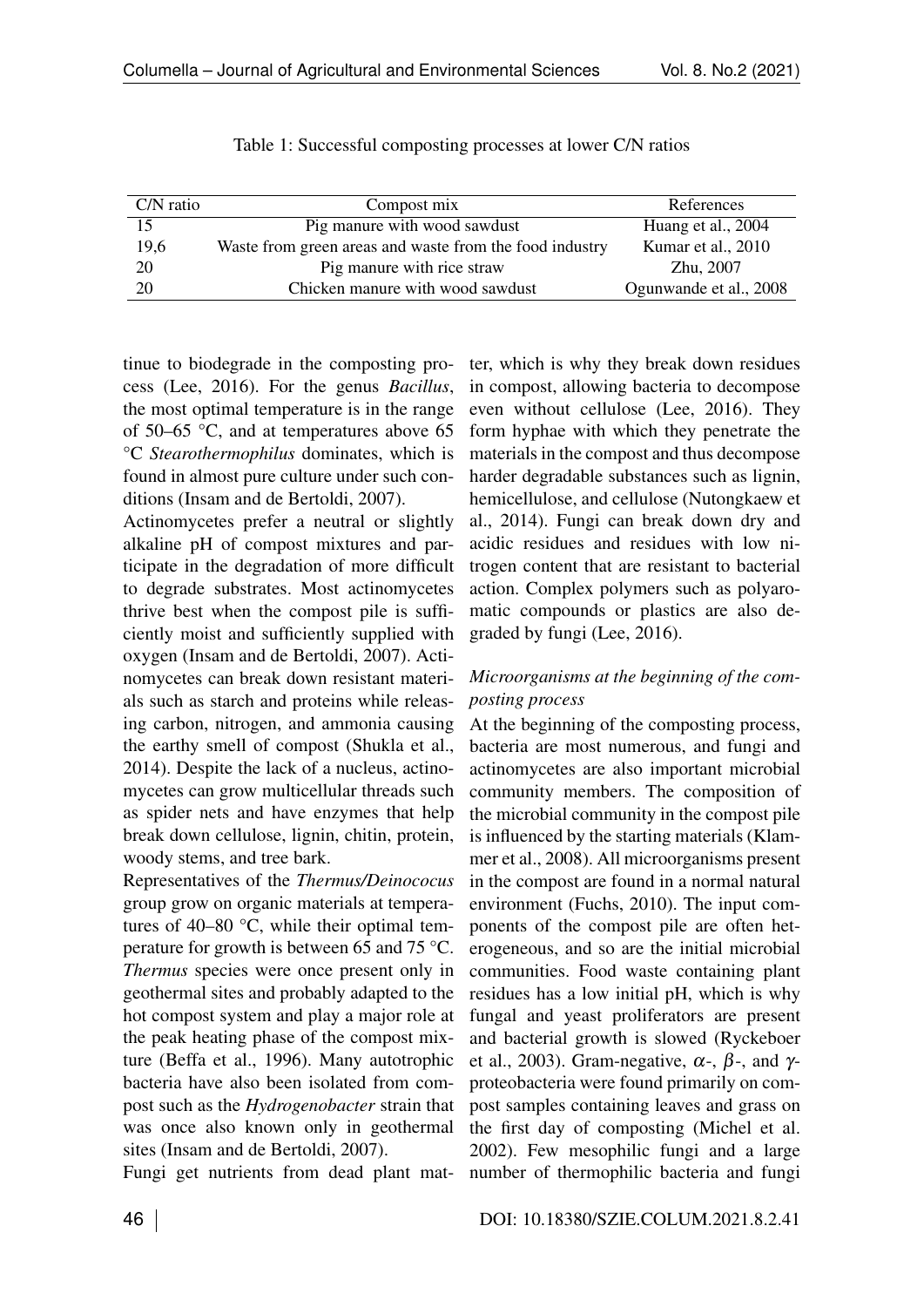were found in the household waste (Ryckeboer et al., 2003). The presence of harmful organisms primarily depends on the input components of the compost mixtures. Animal waste from manure and food contains significant amounts of potential human and animal pathogens such as *Salmonella* sp., *Escherichia coli*, and *Listeria* sp. (Heinonen-Tanski et al. 2006, Wichuk and McCartney 2007; Grewal et al., 2007). Plant residues can also contain various plant pathogens. Soon after the onset of the composting process, the microbial population changes drastically and soon it no longer resembles the initial population (Fuchs, 2010).

## *The succession of microorganisms during the composting process*

Shortly after the start of the composting process, microbiological biomass grows drastically (Fuchs, 2010). During the first day of composting, Klamer and Baath (1998) recorded a sixfold increase in microbiological mass in the composting of shredded straw with the addition of slurry. The physical and chemical properties of the compost mass change over time, and the microorganisms that are first active degrade the original substrate and produce metabolites and create a new physicochemical environment (Ryckeboer et al., 2003). One of the main factors influencing the microbial population in the composting process is the concentration and composition of dissolved organic matter (Fuchs, 2010). The main components of the organic matter of compost mixtures are proteins, carbohydrates, lipids, and lignin, and microorganisms produce different enzymes required for the degradation of different feedstocks (Ryckeboer et al., 2003). In the process of decomposition, bacteria dominate microbial communities, and during this phase, large amounts of organic carbohydrates are usually available in the compost mixture (Fuchs, 2010). The amount of nitrogen depends on the input raw materials,

and the optimal C/N ratio for the activation of microbial communities is 25–40. The activity of microbial communities causes an increase in the temperature of the compost mixture and a thermophilic phase occurs. It is at this phase that the greatest number of microbes and enzymatic activities occur (Cunha-Queda et al., 2007). As the temperature of the compost mixture increases, significant changes occur in the microbial community, which is important for the selfsterilization of compost, i.e. the destruction of harmful microorganisms (Fuchs, 2010). Different microbial communities were found in different places, which is related to different compost pile temperatures (Guo et al., 2007). The population of Gram-negative bacteria and fungi increased up to 50 °C but decreased at higher temperatures. After cooling, these two groups of microorganisms increased again (Ryckeboer et al., 2003). During the compost ripening phase, the number of bacteria decreases, but their diversity increases. At the same time, the fungi population is increasing in quantity and diversity (Ryckeboer et al., 2003). Fungal activity is expressed to be important in the compost ripening phase (Fuchs, 2010).

# *Decomposition of organic matter in the composting process and the role of microorganism*

Lignocellulosic material consists of 38–50% cellulose, 23–32% hemicellulose and 15– 25% lignin. In plants, it is also possible to identify structural polymers (waxes and proteins) that are represented by 5–13% (Deobald and Crawford, 1987). Lignocellulosic materials are by-products of various agroindustries and represent major problems in the environment. Various studies have examined the properties and methods of disposing of lignocellulosic materials such as sugarcane residues (García-Gómez et al., 2005), paper (Sung and Ritter, 2008), olive pomace (Komilis and Ham, 2003), tobacco waste,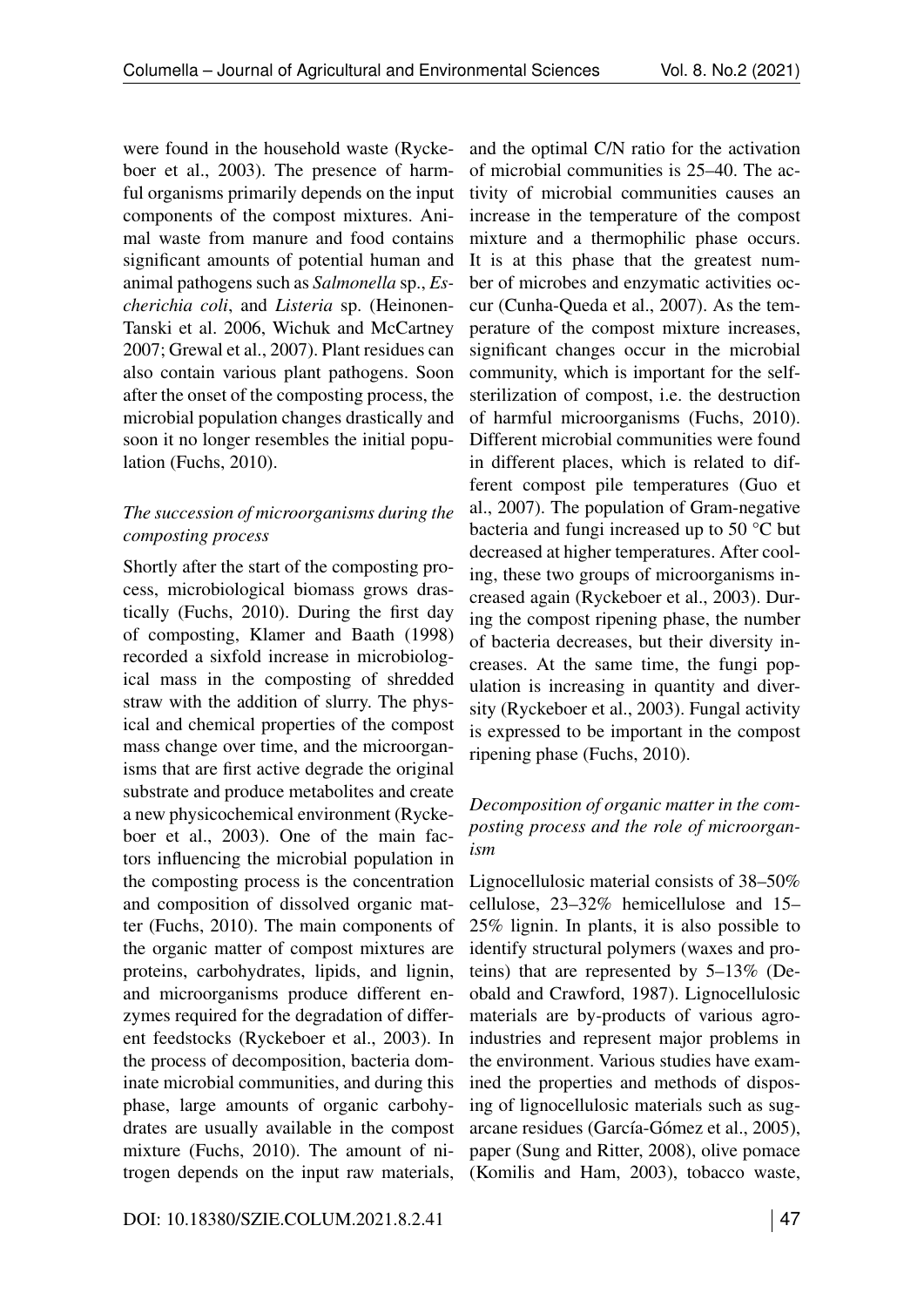(Pérez et al., 2002), leaves (Ekinci et al., 2000) and sawdust (Atkinson et al., 1996).

Lignin is the basic structural component of plants, and its degradation is the slowest compared to other components such as hemicellulose, starch, pectin and cellulose (Kuhad and Singh, 2007). The cause of slow degradation is due to the exceptional diversity of binding between monomer units (Ekinci et al., 2000). The biodegradation of lignin is mainly of the cometabolic type and therefore the amount of energy released is insignificant. Degradation of this polymer is most commonly achieved by whiterot fungi (*Stereum hirsutum*, *Phanerochaete chrysosporium*, *Trametes versicolor*) (Zeng et al., 2010). Some fungi, such as *Pleurotus ostreatus*, degrade both lignin and cellulose at the same time (Insam and de Bertoldi, 2007).

Cellulose is a polymer of glucose, which is made up of long rows of interconnected molecules of cellobiose disaccharides from which glucose is formed by complete hydrolysis (Diaz et al. 2007). Cellulose is rich in carbon and does not contain nitrogen, and fungi of mycelial structure (*Fusarium* sp., *Aspergillus* sp. and *Chaetomium* sp.) have a better ability to decompose (Insam and de Bertoldi, 2007). *Pseudomonas* and related genera are also known to degrade cellulose, and only a few actinomycetes are involved in this process (Sánchez et al., 2017).

Cellulolytic bacteria are ubiquitous and successfully degrade cellulose, while their ability to mineralize lignin is limited (Insam and de Bertoldi, 2007). *Cytophages* and *Sporocytophages* are the dominant cellulolytic microorganisms present in all phases of the composting process (Singh and Nain, 2014). Mesofline aerobic and anaerobic forms of bacteria *Bacillus subtilis*, *B. polymyxa*, *B. licheniformis*, *B. pumilus*, *B. brevis*, *B. firmus* and *B. circulans* degrade hemicellulose (Singh and Nain, 2014).

Three types of fungi living on dead wood residues and magnesium and calcium ions

found in compost mixtures, and these are soft rot fungi, brown rot fungi, and white-rot fungi (Singh and Nain, 2014). Soft rot fungi (Ascomycetes and Fungi imperfecti) effectively degrade cellulose, but only degrade slowly and incompletely the lignin content. Brown rot fungi (Basidiomycetes) show a tendency to break down carbohydrates and demethylate lignin. White rot fungi degrade both lignin and cellulose (Singh and Nain, 2014).

The composting process relies heavily on the function of decomposing organic matter by actinomycetes. Actinomycetes *Thermoactinomyces* and *Streptomyces* successfully decompose cellulose in the thermophilic phase of composting. The ability of actinomycetes to completely break down lignin is limited, but they extensively modify the structure of lignin with their enzymes (Singh and Nain, 2014).

Hemicellulose is a branched polymer of arabinose, xylose, glucose, and mannose. Together with lignin forms cross-linked structures that provide structural strength, but thus complicate the process of decomposition by microorganisms (Ladisch et al., 1983). Xylan is the most important among hemicellulose and is found in straw and the rest of sugar cane processing (up to 30%) and wood (2–25%). Xylan consists of pentose (xylose and arabinose) or hexose (glucose, mannose, and galactose) (Insam and de Bertoldi, 2007). The major enzymes for degrading, xylanase, are produced by many bacteria and fungi (Diaz et al., 2007). Pectin consists of unbranched polygalacturonic acid chains and is degraded by pectinase, which is common among fungi and bacteria (Insam and de Bertoldi, 2007).

Starch consists of amylose and amylopectin. Amyloses are unbranched chains of Dglucose, due to the position of the  $\beta$ glycosidic bond, amylose is spiral, unlike cellulose. Amylopectin contains phosphate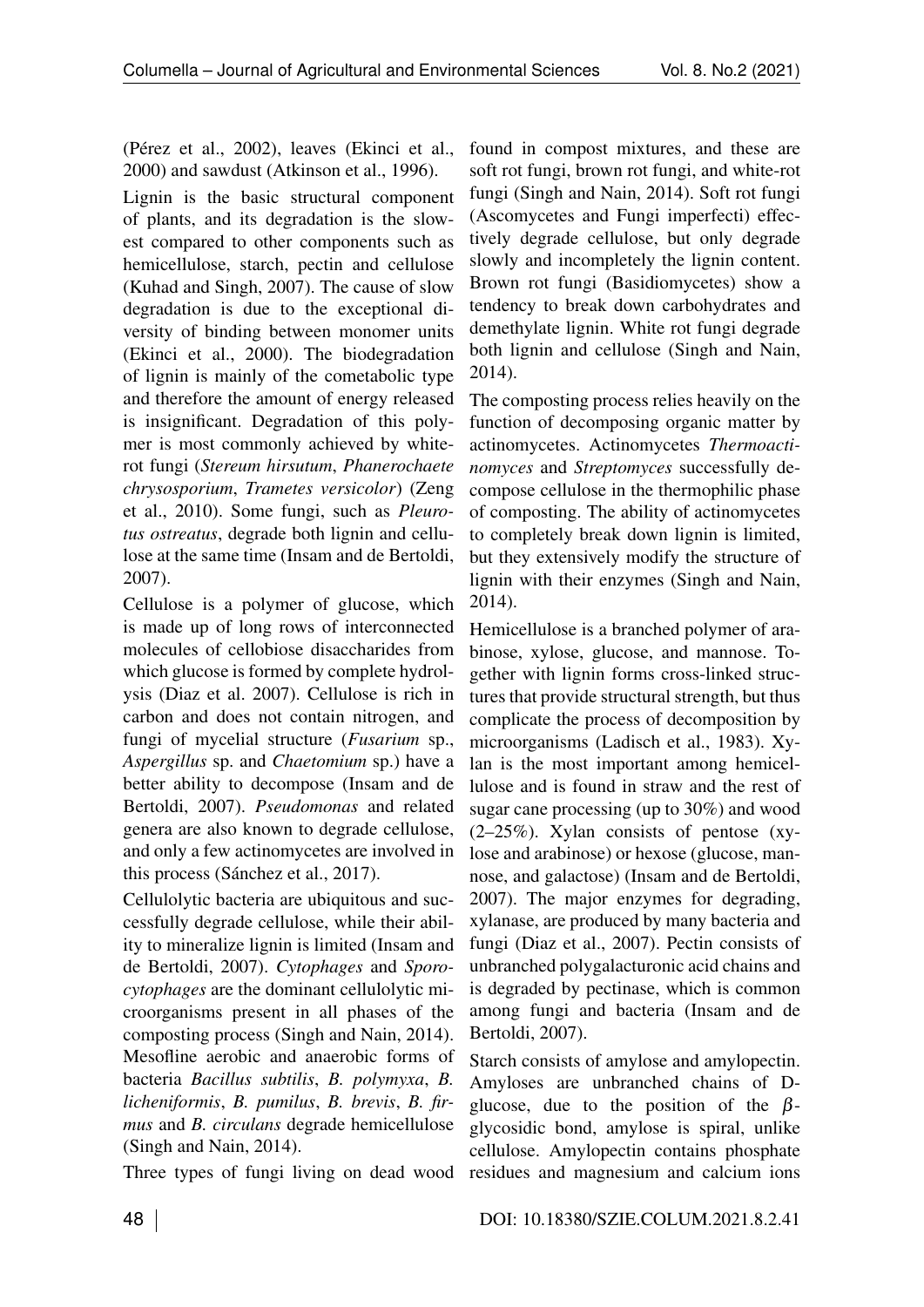### (Diaz et al., 2007).

Chitin is less important than cellulose, and the chemical composition of chitin is very similar to cellulose. The cellulose monomer is glucose and the chitin monomer is Nacetylglucosamine. The main difference for microorganisms that degrade chitin is that it contains a high concentration of nitrogen (about 7%), and the C/N ratio of chitin is approximately 5 (Park et al., 2005). Various fungi (e.g., *Aspergillus*) and bacteria (e.g., *Flavobacterium*, *Cytophaga*, *Pseudomonas*) use chitin as the source of nitrogen and carbon they need in degradation processes (Poulsen et al., 2008). Chitin is broken down through exoenzymes to Nacetylglucosamine, which is resorbed and broken down to fructose -6-P and is thus involved in carbohydrate metabolism (Insam and de Bertoldi, 2007).

### Conclusion

The composting process has been known since ancient times, but only in the last decades has more attention been paid to its importance in waste disposal. Transformation into compost of the biodegradable organic fraction of solid waste is one of the most validated methods of recycling. It is a process with low energy consumption and permits the disposal of the organic fraction of the solid waste which represent the greatest portion of refuse. Composting is the economically and ecologically most appropriate method of disposing of biological types of waste. Knowledge of the microbiological as-

### References

pects of composting has permitted the optimization of all the factors which have a direct influence on the process. Optimal compost use in agriculture needs an appropriate determination of compost stability in relation to microbial activity. Stability prevents nutrients from becoming tied up in rapid microbial growth, allowing them to be available for plant needs Microorganisms play an important role in the composting process because their enzymes break down the organic matter of compost mixtures. There is a complex interaction between different types of microorganisms, and their presence depends on the initial mixtures of the compost pile and the stage of the composting process. Although the outcome of a successful composting process is mostly known the interaction of all mechanisms and processes is still not sufficiently researched. Studying different types of microorganisms can help to discover more efficient and faster-composting models. It is for this reason that further research on microorganisms is important to achieve a better understanding of the composting and biowaste disposal process.

### Acknowledgement

The paper is the result of research within the project KK.01.1.1.04.0052 "Innovative production of organic fertilizers and substrates for growing seedlings" funded by the European Union under the Operational programme Competitiveness and Cohesion 2014-2020. from the European Regional Development Fund.

Abd El Kader, N., Robin, P., Paillat, J. M., & Leterme, P. (2007). Turning, compacting and the addition of water as factors affecting gaseous emissions in farm manure composting. Bioresource Technology, 98(14), 2619-2628.<https://doi.org/10.1016/j.biortech.2006.07.035>

Abu-Bakar, N. A., & Ibrahim, N. (2013, November). Indigenous microorganisms production and the effect on composting process. In AIP conference proceedings (Vol. 1571, No. 1, pp. 283-286).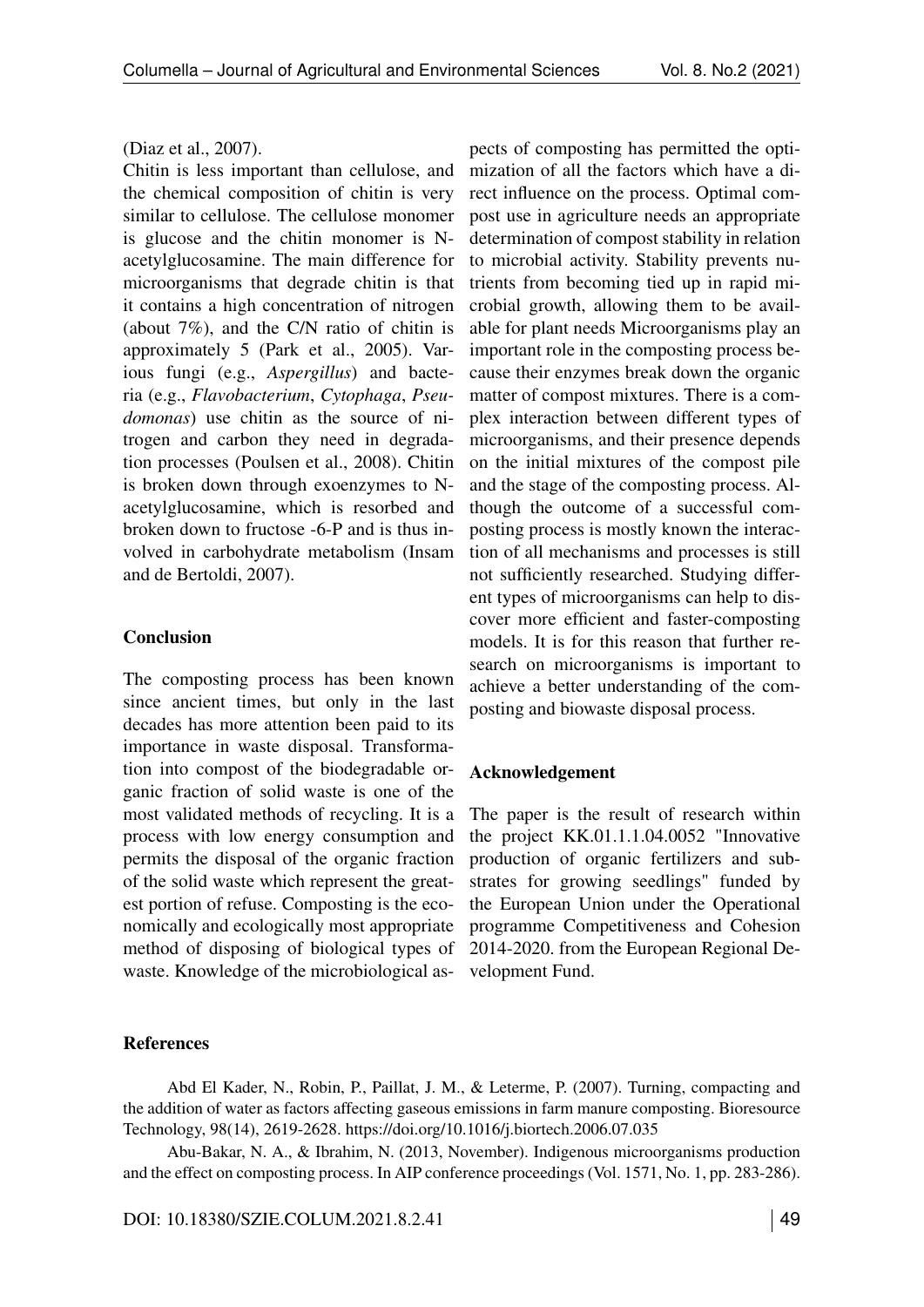American Institute of Physics.<https://doi.org/10.1063/1.4858669>

Albrecht, R., Joffre, R., Gros, R., Le Petit, J., Terrom, G., & Périssol, C. (2008). Efficiency of near-infrared reflectance spectroscopy to assess and predict the stage of transformation of organic matter in the composting process. Bioresource Technology, 99(2), 448-455. [https://doi.org/10.1016/](https://doi.org/10.1016/j.biortech.2006.12.019) [j.biortech.2006.12.019](https://doi.org/10.1016/j.biortech.2006.12.019)

Aslam, D. N., Horwath, W., & VanderGheynst, J. S. (2008). Comparison of several maturity indicators for estimating phytotoxicity in compost-amended soil. Waste Management, 28(11), 2070- 2076.<https://doi.org/10.1016/j.wasman.2007.08.026>

Atkinson, C. F., Jones, D. D., Gauthier, J. J., Biodegradability and microbial activities during composting of poultry litter, Poultry Science 75 (5) (1996) 608 - 617. [https://doi.org/10.3382/ps.](https://doi.org/10.3382/ps.0750608) [0750608](https://doi.org/10.3382/ps.0750608)

Awasthi, M. K., Wang, Q., Huang, H., Ren, X., Lahori, A. H., Mahar, A., Ali, A., Shen. F., Li, R., & Zhang, Z. (2016). Influence of zeolite and lime as additives on greenhouse gas emissions and maturity evolution during sewage sludge composting. Bioresource Technology, 216, 172-181. <https://doi.org/10.1016/j.biortech.2016.05.065>

Beffa, T., Blanc, M., Lyon, P. F., Vogt, G., Marchiani, M., Fischer, J. L., & Aragno, M. (1996). Isolation of *Thermus* strains from hot composts (60 to 80 degrees C). Applied and Environmental Microbiology, 62(5), 1723-1727.

Bernal, M. P., Alburquerque, J. A., & Moral, R. (2009). Composting of animal manures and chemical criteria for compost maturity assessment. A review. Bioresource Technology, 100(22), 5444-5453.<https://doi.org/10.1016/j.biortech.2008.11.027>

Castaldi, P., Garau, G., Deiana, P., & Melis, P. (2009). Evolution of carbon compounds during municipal solid waste composting: suitability of chemical and biochemical parameters in defining the stability and maturity of the end product. Dynamic Soil, Dynamic Plant, 3, 17-31.

Cunha-Queda, A. C., Ribeiro, H. M., Ramos, A., & Cabral, F. (2007). Study of biochemical and microbiological parameters during composting of pine and eucalyptus bark. Bioresource Technology, 98(17), 3213-3220.<https://doi.org/10.1016/j.biortech.2006.07.006>

Deobald, L. A., & Crawford, D. L. (1987). Activities of cellulase and other extracellular enzymes during lignin solubilization by Streptomyces viridosporus. Applied microbiology and biotechnology, 26(2), 158-163.<https://doi.org/10.1007/BF00253902>

Diaz, L. F., De Bertoldi, M., & Bidlingmaier, W. (Eds.). (2007). Compost science and technology. Elsevier.

Ekinci, K., Keener, H. M., & Elwell, D. L. (2000). Composting short paper fiber with broiler litter and additives. Compost Science & Utilization, 8(2), 16-28.

Epstein E. (1997). The science of composting, CRC Press LLC.

Fuchs, J. G. (2010). Interactions between beneficial and harmful microorganisms: from the composting process to compost application. In Microbes at work (pp. 213-229). Springer, Berlin, Heidelberg. [https://doi.org/10.1007/978-3-642-04043-6\\_11](https://doi.org/10.1007/978-3-642-04043-6_11)

García-Gómez, A., Bernal, M. P., & Roig, A. (2005). Organic matter fractions involved in degradation and humification processes during composting. Compost Science & Utilization, 13(2), 127-135.<https://doi.org/10.1080/1065657X.2005.10702229>

Grewal, S., Sreevatsan, S., & Michel Jr, F. C. (2007). Persistence of Listeria and Salmonella during swine manure treatment. Compost Science & Utilization, 15(1), 53-62. [https://doi.org/10.](https://doi.org/10.1080/1065657X.2007.10702311) [1080/1065657X.2007.10702311](https://doi.org/10.1080/1065657X.2007.10702311)

Guo, R., Li, G., Jiang, T., Schuchardt, F., Chen, T., Zhao, Y., & Shen, Y. (2012). Effect of aeration rate, C/N ratio and moisture content on the stability and maturity of compost. Bioresource Technology, 112, 171-178.<https://doi.org/10.1016/j.biortech.2012.02.099>

Guo, Y., Zhu, N., Zhu, S., & Deng, C. (2007). Molecular phylogenetic diversity of bacteria and its spatial distribution in composts. Journal of Applied Microbiology, 103(4), 1344-1354. [https:](https://doi.org/10.1111/j.1365-2672.2007.03367.x)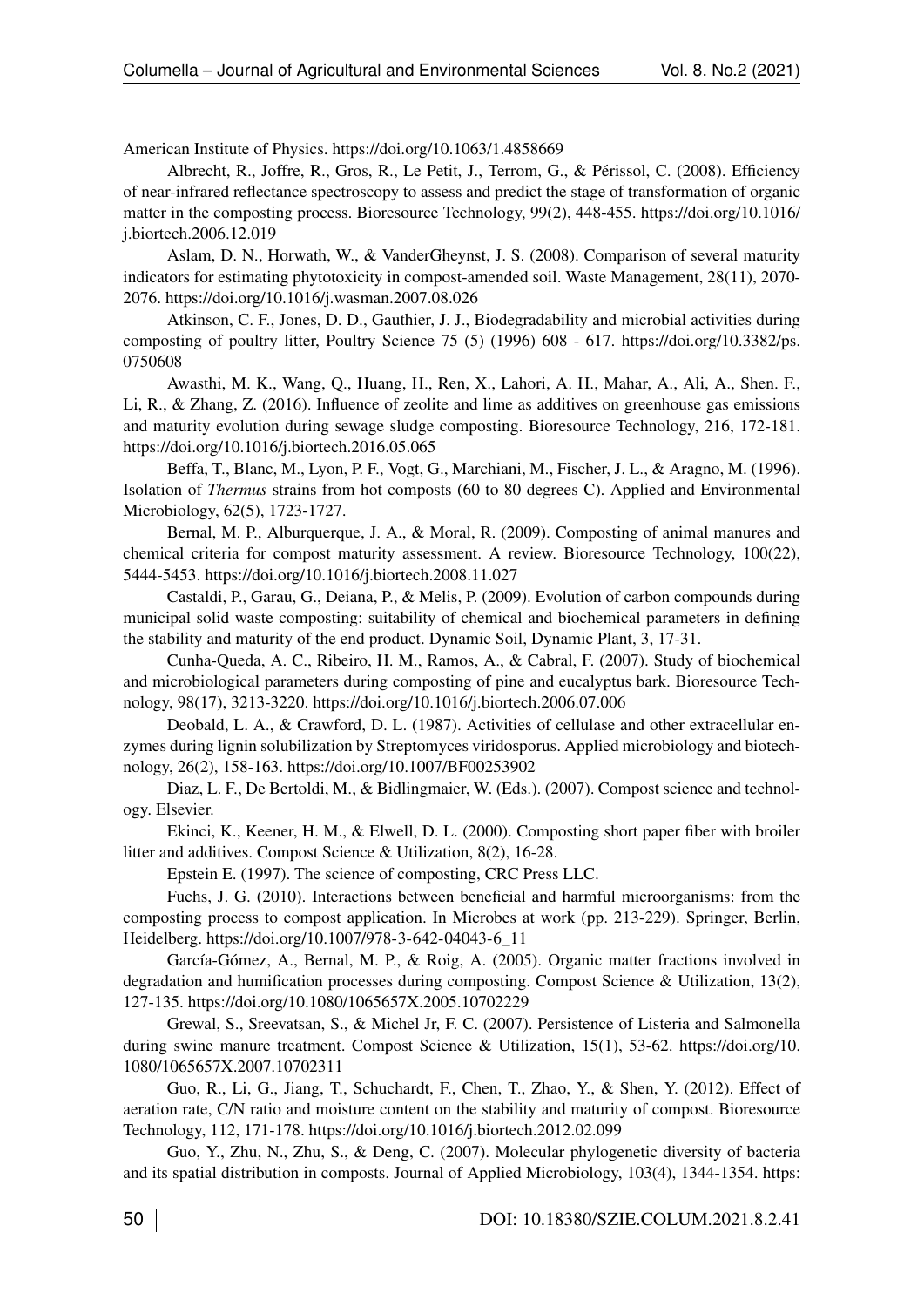[//doi.org/10.1111/j.1365-2672.2007.03367.x](https://doi.org/10.1111/j.1365-2672.2007.03367.x)

Haug, R. (2018). The practical handbook of compost engineering. Routledge.

Heinonen-Tanski, H., Mohaibes, M., Karinen, P., & Koivunen, J. (2006). Methods to reduce pathogen microorganisms in manure. Livestock Science, 102(3), 248-255. [https://doi.org/10.1016/j.](https://doi.org/10.1016/j.livsci.2006.03.024) [livsci.2006.03.024](https://doi.org/10.1016/j.livsci.2006.03.024)

Holes, A., Szegi, T., Fuchs, M., Gulyás, M., & Aleksza, L. (2014). Effects of different biochars, compost and lime treatments on the chemical properties of sandy soils. Columella: Journal of Agricultural and Environmental Sciences, 1(2), 49-55.

Huang G. F., Wong J. W. C., We Q. T., Nagar B. B. (2004) Effect of C/N on composting of pig manure with sawdust. Waste Management 24: 805-813. [https://doi.org/10.1016/j.wasman.2004.](https://doi.org/10.1016/j.wasman.2004.03.011) [03.011](https://doi.org/10.1016/j.wasman.2004.03.011)

Huang, D. L., Zeng, G. M., Feng, C. L., Hu, S., Lai, C., Zhao, M. H., ... & Liu, H. L. (2010). Changes of microbial population structure related to lignin degradation during lignocellulosic waste composting. Bioresource Technology, 101(11), 4062-4067. [https://doi.org/10.1016/j.biortech.2009.](https://doi.org/10.1016/j.biortech.2009.12.145) [12.145](https://doi.org/10.1016/j.biortech.2009.12.145)

Insam, H., & De Bertoldi, M. (2007). Microbiology of the composting process. In Waste management series (Vol. 8, pp. 25-48). Elsevier. [https://doi.org/10.1016/S1478-7482\(07\)80006-6](https://doi.org/10.1016/S1478-7482(07)80006-6%20)

Iqbal M. K., Nadeem A., Sherazi F., Khan R. A. (2015) Optimization of process parameters for kitchen waste composting by response surface methodology. International Journal of Environmental Science and Technology 12, 1759-1768.<https://doi.org/10.1007/s13762-014-0543-x>

Klamer, M., & Bååth, E. (1998). Microbial community dynamics during composting of straw material studied using phospholipid fatty acid analysis. FEMS Microbiology Ecology, 27(1), 9-20. <https://doi.org/10.1111/j.1574-6941.1998.tb00521.x>

Klammer, S., Knapp, B., Insam, H., Dell'Abate, M. T., & Ros, M. (2008). Bacterial community patterns and thermal analyses of composts of various origins. Waste Management & Research, 26(2), 173-187.<https://doi.org/10.1177/0734242X07084113>

Komilis, D. P., & Ham, R. K. (2003). The effect of lignin and sugars to the aerobic decomposition of solid wastes. Waste Management, 23(5), 419-423. [https://doi.org/10.1016/S0956-](https://doi.org/10.1016/S0956-053X(03)00062-X) [053X\(03\)00062-X](https://doi.org/10.1016/S0956-053X(03)00062-X)

Kuhad, R. C., & Singh, A. (Eds.). (2007). Lignocellulose biotechnology: future prospects.

Kumar, M., Ou, Y. L., & Lin, J. G. (2010). Co-composting of green waste and food waste at low C/N ratio. Waste Management, 30(4), 602-609.<https://doi.org/10.1016/j.wasman.2009.11.023>

Krstić, I. I., Radosavljević, J., Djordjević, A., Avramović, D., & Vukadinović, A. (2019). Composting as a method of biodegradable waste management. Facta Universitatis, Series: Working and Living Environmental Protection, 135-145.<https://doi.org/10.22190/FUWLEP1802135I>

Ladisch, M. R., Lin, K. W., Voloch, M., & Tsao, G. T. (1983). Process considerations in the enzymatic hydrolysis of biomass. Enzyme and Microbial Technology, 5(2), 82-102. [https://doi.org/](https://doi.org/10.1016/0141-0229(83)90042-X) [10.1016/0141-0229\(83\)90042-X](https://doi.org/10.1016/0141-0229(83)90042-X)

Lee, Y. (2016). Various microorganisms' roles in composting: A review. APEC Youth Scientist Journal, 8(1), 11-15.

Lončarić, Z., Parađiković, N., Popović, B., Lončarić, R., & Kanisek, J. (2015). Gnojidba povrća, organska gnojiva i kompostiranje. Osijek: Poljoprivredni fakultet u Osijeku, Sveučilište Josipa Jurja Strossmayera u Osijeku.

Lončarić, Z., Kristek, S., Popović, B., Ivezić, V., Rašić, S., & Jović, J. (2019). Plodnost tala i gospodarenje organskim gnojivima. Fakultet agrobiotehničkih znanosti, Sveučilište Josipa Jurja Strossmayera, Osijek.

Majbar, Z., Lahlou, K., Ben Abbou, M., Ammar, E., Triki, A., Abid, W., Nawdali, M., bouka, H., Taleb, M., El Haji, M., & Rais, Z. (2018). Co-composting of olive mill waste and wine-processing waste: an application of compost as soil amendment. Journal of Chemistry, 2018,9. [https://doi.org/](https://doi.org/10.1155/2018/7918583)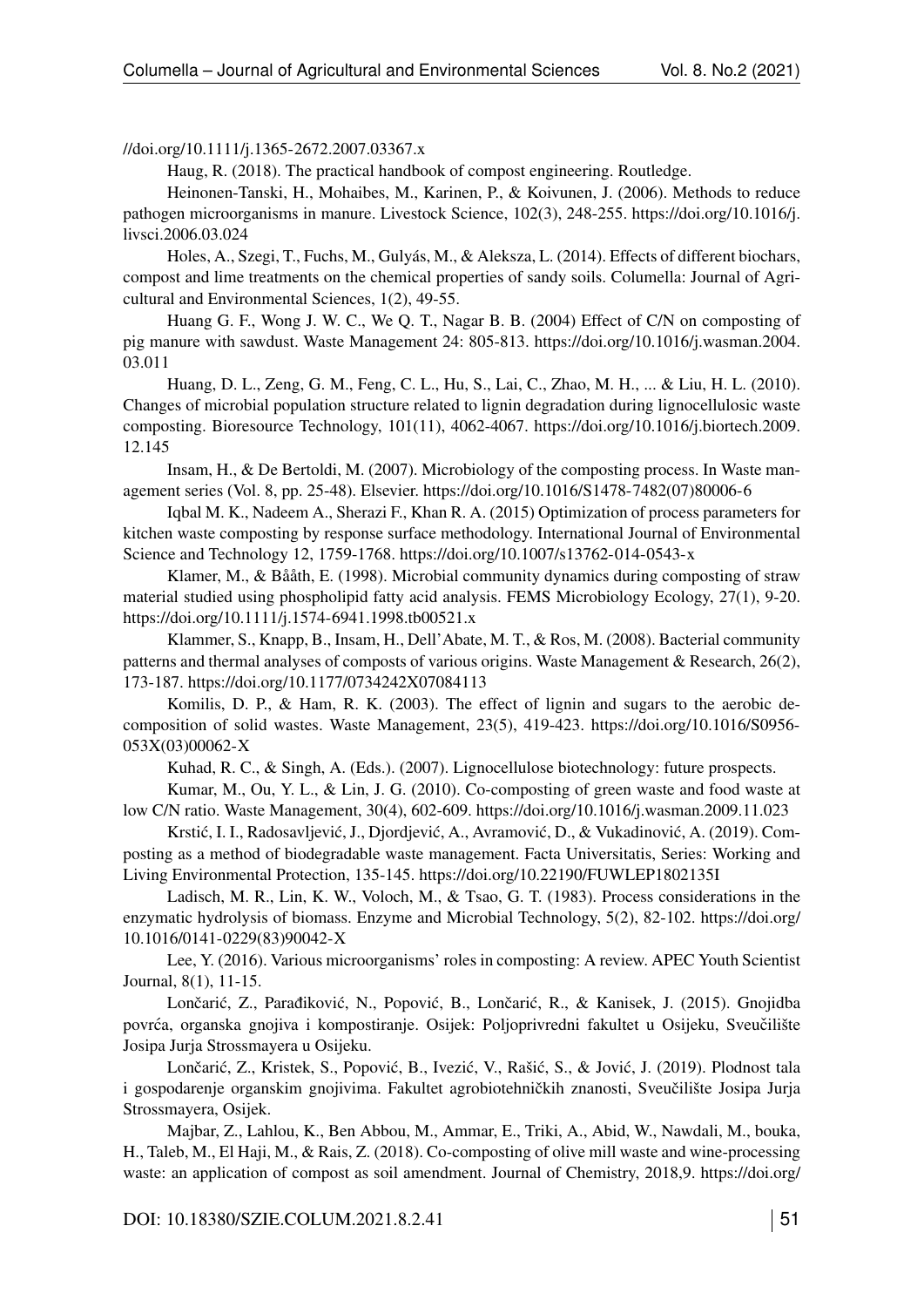#### [10.1155/2018/7918583](https://doi.org/10.1155/2018/7918583)

Makan A., Mountadar M. (2012) Effect of C/N ratio on the in-vessel composting under air pressure of organic fraction of municipal solid waste in Morocco. Journal of Material Cycles and Waste Management 14: 241-249.

Malakahmad, A., Idrus, N. B., Abualqumboz, M. S., Yavari, S., & Kutty, S. R. M. (2017). Invessel co-composting of yard waste and food waste: an approach for sustainable waste management in Cameron Highlands, Malaysia. International Journal of Recycling of Organic Waste in Agriculture, 6(2), 149-157.<https://doi.org/10.1007/s40093-017-0163-9>

Michel, F. C., Marsh, T. J., & Reddy, C. A. (2002). Bacterial community structure during yard trimmings composting. In Microbiology of composting (pp. 25-42). Springer, Berlin, Heidelberg. [https://doi.org/10.1007/978-3-662-08724-4\\_3](https://doi.org/10.1007/978-3-662-08724-4_3)

Mondini, C., Fornasier, F., & Sinicco, T. (2004). Enzymatic activity as a parameter for the characterization of the composting process. Soil Biology and Biochemistry, 36(10), 1587-1594. <https://doi.org/10.1016/j.soilbio.2004.07.008>

Neugebauer, M., Sołowiej, P., Piechocki, J., Czekała, W., & Janczak, D. (2017). The influence of the C: N ratio on the composting rate. International Journal of Smart Grid and Clean Energy, 6(1), 54-60.

Nutongkaew, T., Duangsuwan, W., Prasertsan, S., & Prasertsan, P. (2014). Effect of inoculum size on production of compost and enzymes from palm oil mill biogas sludge mixed with shredded palm empty fruit bunches and decanter cake. Songklanakarin Journal of Science and Technology, 36(3), 275-281.

Ogunwande, G. A., Osunade K. O., Adekalu K. O., Ogunjimi L. A. O. (2008) Nitrogen loss in chicken litter compost as affected by carbon to nitrogen ratio and turning frequency. Bioresource Technology 99, 7495-7503.<https://doi.org/10.1016/j.biortech.2008.02.020>

Park, R. D., Kim, K. Y., Kim, Y. W., De Jin, R., Krishnan, H., & Suh, J. W. (2005). Effect of chitin compost and broth on biological control of Meloidogyne incognita on tomato (Lycopersicon esculentum Mill.). Nematology, 7(1), 125-132.<https://doi.org/10.1163/1568541054192171>

Pérez, J., Munoz-Dorado, J., De la Rubia, T. D. L. R., & Martinez, J. (2002). Biodegradation and biological treatments of cellulose, hemicellulose and lignin: an overview. International Microbiology, 5(2), 53-63.

Poulsen, P. H., Møller, J., & Magid, J. (2008). Determination of a relationship between chitinase activity and microbial diversity in chitin amended compost. Bioresource Technology, 99(10), 4355-4359.<https://doi.org/10.1016/j.biortech.2007.08.042>

Ryckeboer, J., Mergaert, J., Vaes, K., Klammer, S., De Clercq, D., Coosemans, J., ... & Swings, J. (2003). A survey of bacteria and fungi occurring during composting and self-heating processes. Annals of Microbiology, 53(4), 349-410.

Said-Pullicino, D., Erriquens, F. G., & Gigliotti, G. (2007). Changes in the chemical characteristics of water-extractable organic matter during composting and their influence on compost stability and maturity. Bioresource Technology, 98(9), 1822-1831. [https://doi.org/10.1016/j.biortech.2006.06.](https://doi.org/10.1016/j.biortech.2006.06.018) [018](https://doi.org/10.1016/j.biortech.2006.06.018)

Sánchez, Ó. J., Ospina, D. A., & Montoya, S. (2017). Compost supplementation with nutrients and microorganisms in composting process. Waste Management, 69, 136-153. [https://doi.org/10.](https://doi.org/10.1016/j.wasman.2017.08.012) [1016/j.wasman.2017.08.012](https://doi.org/10.1016/j.wasman.2017.08.012)

Shukla, L., Senapati, A., Tyagi, S. P., & Saxena, A. K. (2014). Economically viable mass production of lignocellulolytic fungal inoculum for rapid degradation of agrowaste. Current Science, 2014, 1701-1704.<https://www.jstor.org/stable/24107944>

Singh, S., & Nain, L. (2014, June). Microorganisms in the conversion of agricultural wastes to compost. In Proceedings of the Indian Natn Sci Acad, 80 (2), 473-481

Sole-Mauri, F., Illa, J., Magrí, A., Prenafeta-Boldú, F. X., & Flotats, X. (2007). An integrated